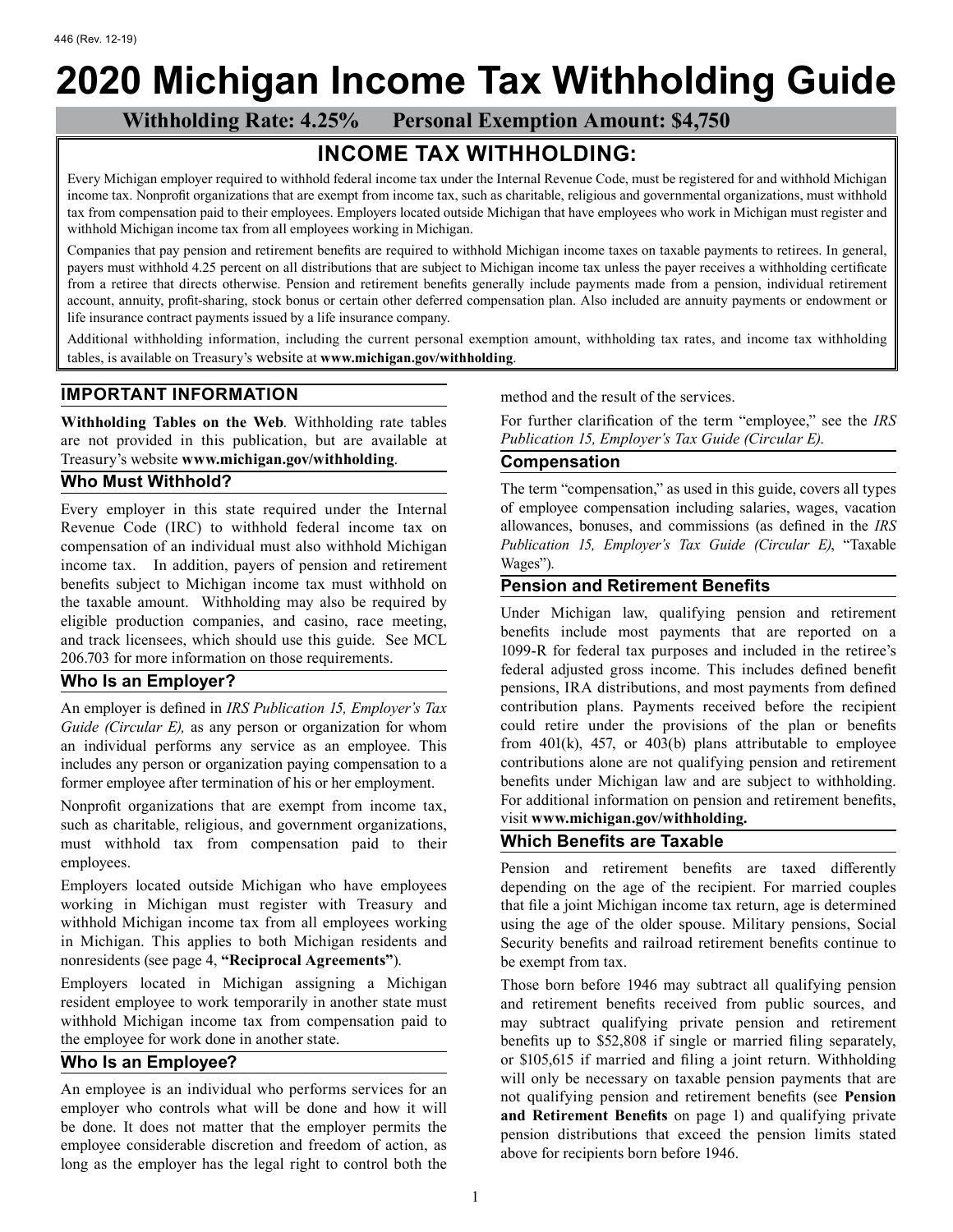Recipients born between January 1, 1946 through December 31, 1952 are eligible for the Michigan standard deduction in lieu of a deduction for pension and retirement benefits. The pension withholding tables may be used to incorporate the benefit of the standard deduction and generate the appropriate withholding for recipients born in 1946-1952.

Recipients who receive pension benefits from employment with a governmental entity that was exempt from the federal Social Security Act are entitled to larger deductions. More information for plan administrators paying benefits from employment that was exempt from Social Security is available on the Treasury Website.

For recipients born after 1952, all pension and retirement benefits are generally taxable and subject to withholding.

Recipients born after 1952, who received benefits from employment with a governmental entity exempt under the Social Security Act, and who have reached age 62 may deduct up to \$15,000 in qualifying retirement and pension benefits. Form 4927-SSA for those born after 1952 incorporates the exempt amount for withholding.

Recipients born after 1952, received retirement benefits from employment with a government entity exempt under the Social Security Act, and were retired as of January 1, 2013 are eligible for additional deduction limits. The first \$35,000 for single filers or \$55,000 for joint filers of all retirement benefits may be subtracted from Michigan taxable income. Refer to Form 4927- SSA.

Taxpayers born during 1953 may choose to deduct either (1) the personal exemption amount and taxable Social Security benefits, military compensation (including retirement benefits), Michigan National Guard retirement benefits and railroad retirement benefits included in AGI, or (2) a deduction against all income of \$20,000 if single, or \$40,000 if filing a joint return. Taxpayers born during 1953 may want to consult with a tax advisor to ensure the correct amount of withholding and/or estimated tax is paid.

#### **How Much to Withhold**

**Employer Income Tax Withholding.** Determine the amount of tax withheld using a direct percentage computation or the withholding tables provided on Treasury's website at **www.michigan.gov/withholding**. The withholding rate is 4.25 percent of compensation after deducting the personal and dependency exemption allowance.

**Pension and Retirement Benefits Withholding.** The withholding rate is 4.25 percent after deducting the personal exemption allowance claimed on the MI W-4P. Use the applicable monthly withholding table from either the Pension Withholding Tables for those born in 1946 through 1952 or the Michigan Income Tax Withholding Tables (Form 446-T) to calculate the appropriate withholding. Pension administrators should follow the directions from recipients on any MI W-4P received.

For recipients born during the period 1946 and 1952, the Pension Withholding Tables incorporate the deductions of \$20,000 for single or married filing separately, and \$40,000 for married and filing a joint return, assuming benefits are paid monthly. If benefits are paid other than monthly, withholding is

only due on the amount that exceeds the recipients' deduction amount. Recipients who indicate on the MI W-4P they are married (withhold as single) should have withholding computed as if they are single.

If you received a MI W-4P from a recipient who has checked box 3, determine the amount of tax withheld using the direct percentage computation or the Pension Withholding Tables. If you prefer to compute withholding directly, refer to the Withholding Formula that follows.

#### **Monthly Non-Taxable Deduction Amounts for those Born During the Period 1946 and 1952:**

| Single recipient pension deduction \$1,666.67  |  |
|------------------------------------------------|--|
| Married recipient pension deduction \$3,333.33 |  |
|                                                |  |

**Withholding Formula.** Withholding = [Pension or Retirement Payment subject to federal income tax – Monthly pension deduction – (Allowance per Exemption x Number of Exemptions)] x 4.25%

**Example 1:** A single retiree age 68 (born in 1952) receiving \$2,200/month with 1 exemption would have the following withholding:

 $[$2,200 - $1,666.67 - ($395.83 \times 1)] \times 4.25\% = ($2,200 $1,666.67 - $395.83$  x  $0.0425 = $5.84$ 

**Example 2:** A married retiree age 70 (born in 1950) receiving \$4,500/month with 2 exemptions would have the following withholding:

 $[$4,500 - $3,333.33 - ($395.83 \times 2)] \times 4.25\% = $4,500 $3,333.33 - $791.66$ ] x  $4.25\% = $15.94$ 

For further information and examples, go to Treasury's website at **www.michigan.gov/taxes.**

In the absence of an MI W-4P, pension administrators shall do one of the following:

(1) Do not withhold on benefits paid to recipients born before 1946 unless the benefits exceed private pension limits.

(2) If the recipient was born in 1946 or after, withhold on all taxable pension distributions at 4.25 percent.

#### **Other Withholding**

**Withholding on Nonresident Gambling and Charitable Gaming Winnings.** Michigan withholding is required on all reportable winnings by nonresidents at Michigan casinos, racetracks, or off-track betting facilities. Reportable winnings are those winnings required to be reported to the Internal Revenue Service (IRS) under the IRC. To calculate Michigan withholding, multiply the amount of reportable winnings by 4.25 percent. Include the amount withheld on the recipient's Form W-2G.

Michigan withholding is required on winnings from charitable gaming if federal withholding is required. Charitable gaming licensees required to withhold Michigan income tax will need to register for withholding.

**Fringe Benefits.** Reporting and withholding on fringe benefits follows federal guidelines as provided in the *Federal Employer's Tax Guide, Circular E*. Examples of fringe benefits include 401(k) deferred compensation, profit sharing, and cafeteria benefit plans.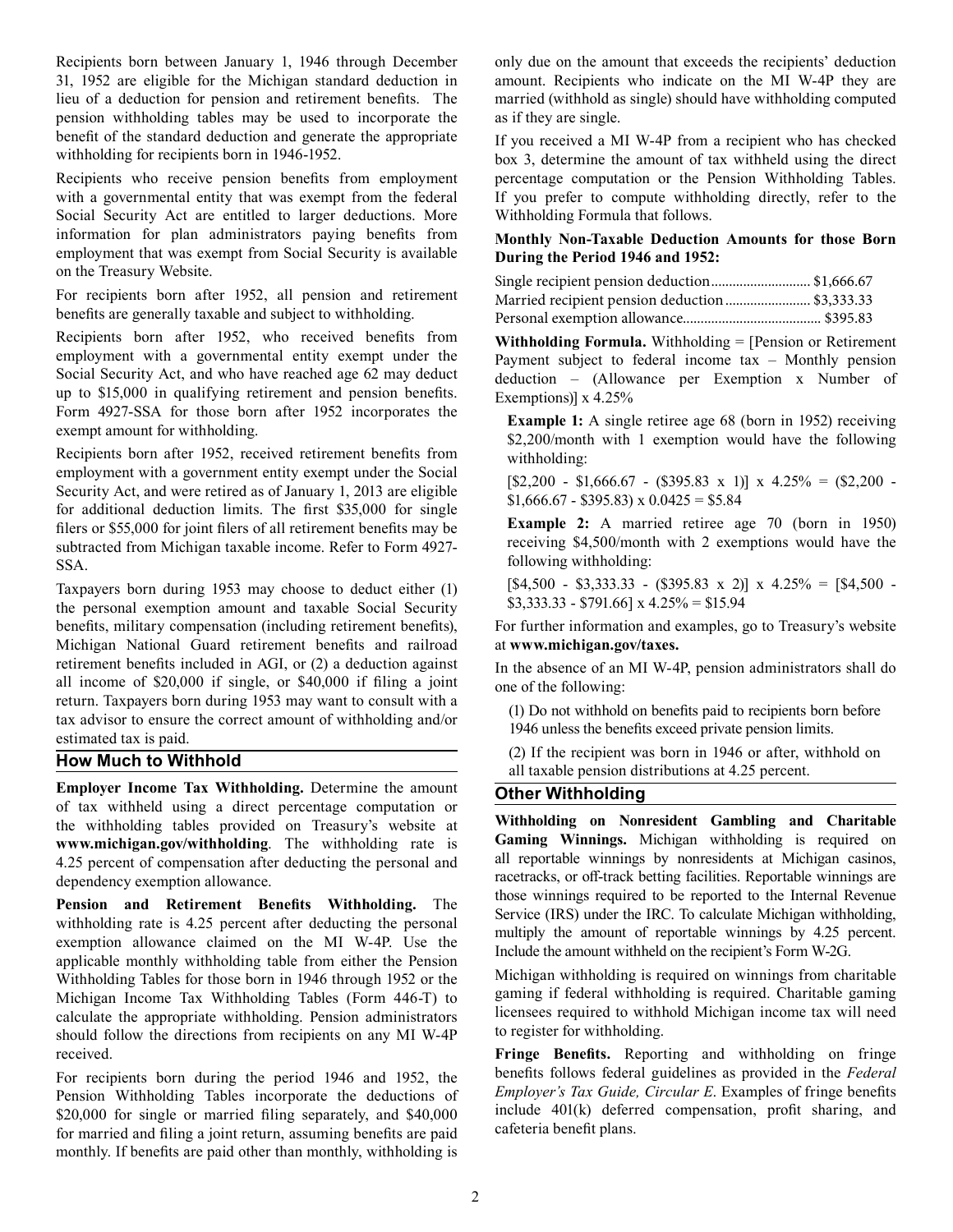**Supplemental Unemployment Benefits.** Taxpayers who receive supplemental unemployment benefits but expect to not owe Michigan income tax can claim an exemption from withholding using form MI-W4.

**Bonuses and Other Payments**. Bonuses and other payments of employee compensation made separately from regular payroll payments are subject to Michigan income tax withholding. The withholding amount equals the payment amount multiplied by 4.25 percent (0.0425). Do not make any adjustment for exemptions.

# **Who Must Be Registered?**

A person (including a company or other organization) must be registered for income tax withholding if the person:

- Is an employer. This may include in-state or out-of-state employers. See "Who is an Employer?" section.
- Is under Michigan jurisdiction and is required to withhold Michigan tax from taxable pension and/or annuity payments.
- Is not under Michigan jurisdiction, but agrees to withhold Michigan tax from taxable pension and/or annuity payments.

#### **How to Register**

The Michigan Department of Treasury offers an Online New Business Registration process. This process is easy, fast, secure and convenient. This e-Registration process is much faster than registering by mail. After completing this on-line application, you will receive a confirmation number of your electronic submission. To complete the online registration go to **mto.treasury.michigan.gov.**

If you do not have an FEIN, you must apply for one with the IRS on their website **www.irs.gov** or by phone 1-800-829-4933. The Michigan employer identification number is usually the same as the FEIN assigned by the IRS. When acquiring a business you must register with Michigan and obtain a new FEIN. Do not use the FEIN assigned to the previous business owner.

#### **Reporting and Paying Amounts Withheld**

All taxpayers must file return(s) and remit applicable payment(s) according to their filing frequency established by Treasury. There are 3 return filing options: [Michigan Treasury](https://mto.treasury.michigan.gov) [Online](https://mto.treasury.michigan.gov) (MTO), use of [Treasury approved commercial or](https://www.michigan.gov/taxes/0,4676,7-238-43549-453837--,00.html)  [proprietary software,](https://www.michigan.gov/taxes/0,4676,7-238-43549-453837--,00.html) or paper filing (eligible forms only). The preferred method of filing and paying is through MTO, however, printable returns are available at **www.michigan.gov/ taxes**.

When completing return information using MTO, you may electronically complete payment of tax using ACH debit or by credit card for tax years 2015 and beyond. Return and payment information can be completed in one MTO session, or either may be completed at different times in different sessions. You may also complete your payment separately by ACH Credit, or by completing a *Sales, Use and Withholding Payment Voucher*  (Form 5094), when you e-file a tax due return and choose to pay by paper check.

For complete filing and payment information, visit **www.michigan.gov/taxes**. Complete instructions

for registering and paying by MTO are available at **www.michigan.gov/mtobusiness**.

# **Wage Statements**

**W-2 Reporting.** Every employer must furnish to each employee before January 31 of the succeeding tax year an annual W-2, Wage and Tax Statement giving name, address, Social Security number, gross earnings, and Michigan income tax withheld. Employers may use one of the IRSapproved combined W-2 forms available commercially. If, after reasonable effort, you are unable to deliver a W-2 to an employee, follow the instructions in the *IRS Publication 15, Employer's Tax Guide (Circular E)*.

**Correcting W-2 Errors.** If the error was due to under reporting withholding on the original W-2, issue a corrected W-2 and send a copy to Treasury. As provided in Rule 206.33(3)(b), the employer can only receive a refund if the original W-2 is recovered from the employee. When an employee retains the original, erroneous W-2, the employee, not the employer, must request the refund. The corrected form should be clearly marked "Corrected by Employer."

If the error was due to over reporting withholding on the original W-2, do not issue a corrected W-2. This type of correction must be handled in one of the following ways (1979 AC, R 206.22):

1) The employer may repay the amount withheld in error to the employee anytime within the same calendar year. The employer shall obtain a receipt from the employee and keep in business records. The employer may adjust their records and deduct the amount refunded from the tax owing on his next return, or ask for a cash refund.

2) If the employer does not repay the employee as noted above, the employee may claim a credit for the amount withheld on their individual income tax return (Form MI-1040).

If an issued W-2 is lost or destroyed, give the employee a substitute copy clearly marked "Reissued by Employer."

**Note**: If the withholding error occurs before a W-2 is issued, adjust a later paycheck and make the same adjustment in the next payment due to Treasury.

**1099 Reporting.** Michigan participates in the combined federal/state 1099 filing program. If an employer enrolls in this IRS program, the IRS will share 1099 information with Michigan. If there is no Michigan individual tax withheld and the 1099 was filed using this program, the Michigan filing requirement (for reporting non-employee compensation paid to Michigan residents) is satisfied. The exception to this combined filing program is 1099-MISC for services performed in Michigan. This form must be filed with Treasury regardless of the state of residence of the payee or if there was Michigan withholding.

If Michigan income tax was withheld, the taxpayer needs to file as any other filer who has paid Michigan individual income tax withholding. See IRS form instructions to determine the deadline to furnish 1099 forms to recipients.

# **Filing State Copies of Wage Statements**

State copies of wage statements are due to the Department of Treasury on or before January 31.

Treasury offers magnetic media filing to all taxpayers reporting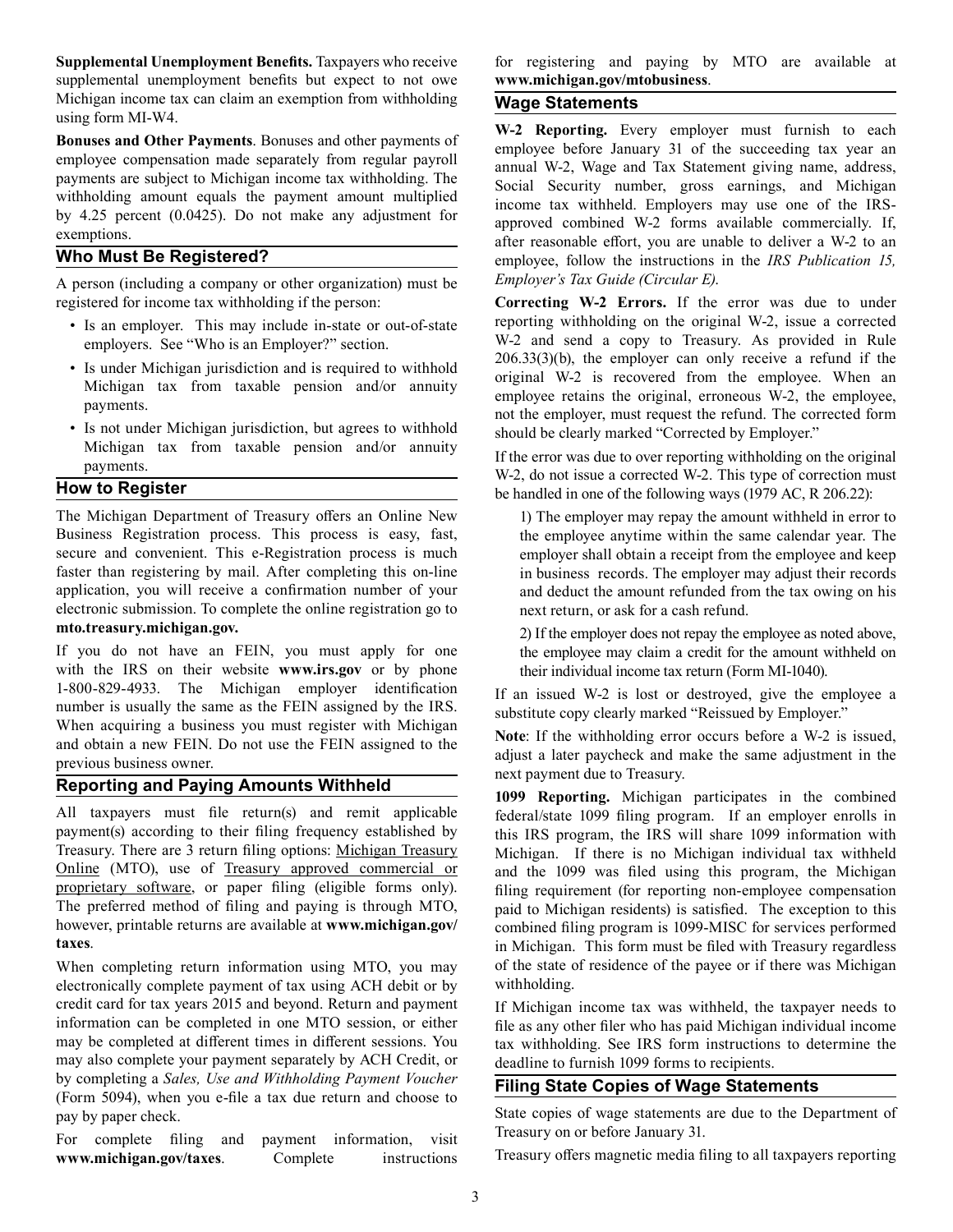Michigan wage statements. You can send magnetic media in electronic or mailed format, however, **employers with 250 or more Michigan employees must use Michigan Treasury Online (MTO) to electronically send magnetic media.**

**Mail.** Alternatively, wage statements can be mailed separately to the address below. Do not include a copy of the annual return with the wage statements. Do not include wage statements with your annual return filing.

> Michigan Department of Treasury Lansing, MI 48930

**Magnetic Media.** Only available to employers with less than 250 Michigan employees. Filing and format instructions are available on the *Transmittal for Magnetic Media Reporting of W-2s, W-2Gs, and 1099s to the State of Michigan* (Form 447).

For tax years 2017 and beyond, electronic upload of wage statement information through MTO is magnetic media compliant.

# **Employee Exemptions MI-W4 Withholding Exemption Certificate**

Every employer must obtain a *Withholding Exemption Certificate* (Form MI-W4) from each employee. The federal W-4 cannot be used in place of the MI-W4.

The exemption amount is \$4,750 per year times the number of personal and dependency exemptions allowed under Part 1 of the Michigan Income Tax Act. An employee may not claim more exemptions on the MI-W4 than can be claimed on the employee's Michigan income tax return. Michigan has additional special exemptions that are claimed on a taxpayer's Michigan income tax return, but are not claimed on an MI-W4.

The MI-W4 enables employees to claim exemption from Michigan income tax withholding. Employees may claim exemption from withholding only if they do not anticipate a Michigan income tax liability for the current year because their employment is less than full-time and the personal and dependency exemptions exceed their annual compensation.

Any changes made to an MI-W4 makes the form invalid. Any writing on the certificate other than entries required is considered a change.

If you receive an invalid certificate, do not consider it to compute withholding. You must inform the employee who submitted the certificate that it is invalid and require the employee to submit a corrected MI-W4. If the employee does not comply, withhold from the employee's total compensation based on zero exemptions. If a prior valid certificate is in effect, continue to withhold in accordance with the prior valid certificate.

#### **Sending Certain MI-W4 Certificates**

Under MCL 206.703(14), employers must submit to Treasury a copy of any MI-W4 received from employees who:

- Claim ten or more exemptions, or
- Claim exempt from withholding tax.

Employers must also submit MI-W4s for employees who change their withholding status to exempt.

Employers should not send copies of exemption certificates filed by:

- Part-time or student employees whose expected earnings will be less than their exemption allowance.
- Employees who claim exempt because they live in a reciprocal state, or
- Employees who claim exempt for a stated time (e.g., two pay periods).

Use the official MI-W4 only; do not send copies of the federal W-4. **Mail MI-W4s only to:** New Hire Operations Center, P.O. Box 85010, Lansing, MI 48908-5010

If you report your New Hire information magnetically or electronically, also send a paper copy of the MI-W4 for these employees to the New Hire Operations Center. Do not attach MI-W4 forms to the Sales, Use, and Withholding tax return. Include copies of any written statement or explanation from the employee supporting the claim made on the MI-W4.

#### **Reciprocal Agreements**

Employers located in Michigan must withhold Michigan income tax from all compensation paid to nonresident employees for work done in Michigan, unless covered by a reciprocal agreement.

Michigan has entered into reciprocal agreements with the states of Illinois, Indiana, Kentucky, Minnesota, Ohio, and Wisconsin. This means that a Michigan employer will not withhold Michigan income tax from residents of these states who work in Michigan. Employers in Illinois, Indiana, Kentucky, Minnesota, Ohio, and Wisconsin will not withhold their state income tax from Michigan residents who work in their state. However, such employers may voluntarily register with Treasury to withhold Michigan income tax from Michigan residents who work in their states.

#### **Certificate of Nonresidency**

Treasury does not furnish nonresidency certificates. The employer may develop a form or obtain a letter from the employee. The form or letter should contain the employee's name, legal address, Social Security number, and a statement signed and dated by the employee that this is his or her legal address. The employer keeps the form as its authority not to withhold Michigan income tax.

#### **Employer Discontinuance**

If you go out of business or permanently stop being an employer, you must do **all** of the following:

- As soon as possible, complete Notice of Change or Discontinuance (Form 163) electronically on MTO at mto. treasury.michigan.gov or mail the paper form, available at www.michigan.gov/taxes.
- No later than 30 days after going out of business or ceasing to exist, file copies of W-2s with Treasury.
- No later than 30 days after the last payment of compensation, give W-2s to employees.
- No later than February 28 of the year following the year of discontinuance, file Sales, Use and Withholding Tax Annual Return (Form 5081) with Treasury.

## **Records You Must Keep**

You must keep all records pertinent to this tax available for inspection by Treasury. The records are similar to those necessary for federal income tax withholding as shown in the *IRS Publication 15, Employer's Tax Guide (Circular E)*.